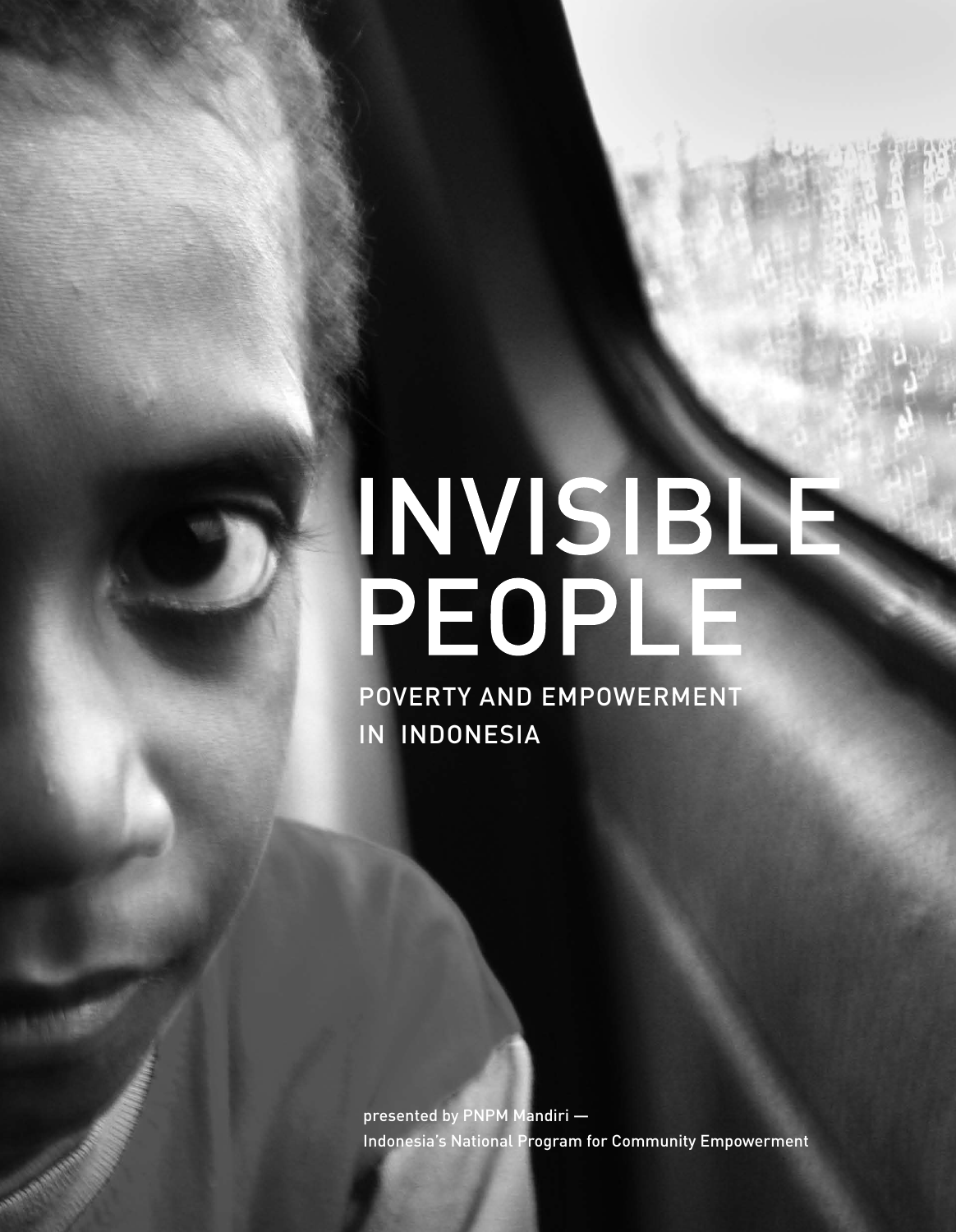# INVISIBLE PEOPLE

# POVERTY AND EMPOWERMENT IN INDONESIA

Text by Irfan Kortschak photographs by Poriaman Sitanggang with an introduction by Scott Guggenheim

presented by PNPM Mandiri — Indonesia's National Program for Community Empowerment

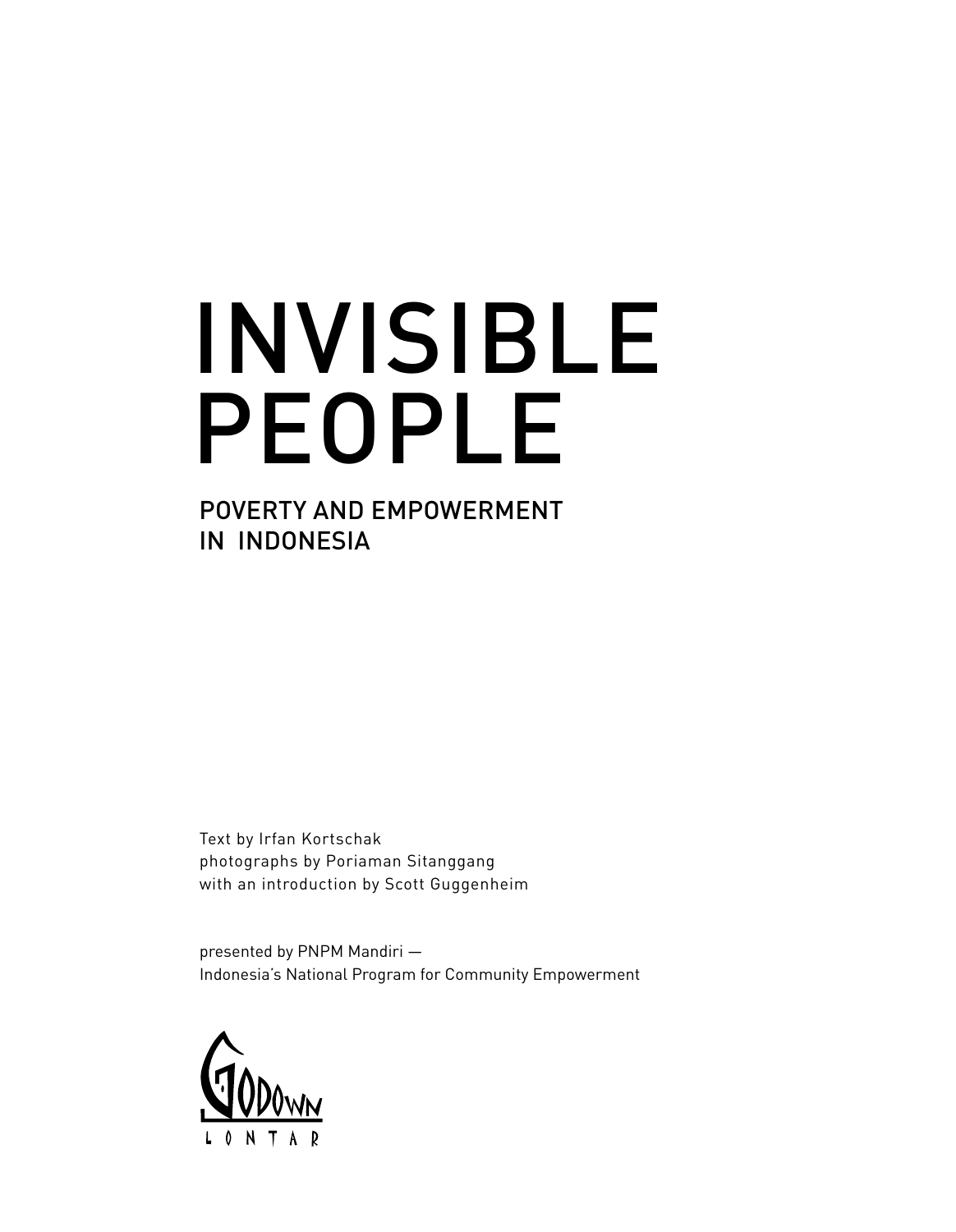## Karang Ploso, Bantul, Jogjakarta FILMING URBAN / RURAL TRANSITION

Karang Ploso is located some fifty kilometers from the city of Jogjakarta. In the past it was a rural village, with almost the entire population engaged in agriculture, particularly rice farming and market gardening. Over the past couple of decades, however, new and improved roads and transport facilities have brought the village much closer to the city. The younger generation has far greater opportunities than their parents did to attend high school and even receive tertiary education. Television and internet access are also exposing people to life in the cities and beyond in a way that would not have been possible twenty years ago.

Increasingly, the young people of the village are reluctant to work in the rice fields and plantations. Instead, they look to the factories and shops of Jogja and further afield, to Jakarta and Batam, for work. While social and economic changes have made them more ambitious, young people often find that with unexceptional qualifications, the high rate of unemployment, and the intense competition for jobs, opportunities are limited. Young women and men often wait for years before finding a job. Boredom and frustration are rife. There has been a great deal of resentment and misunderstanding between young people and their parents' generation. The older generation often feels that the younger generation is spoiled and lazy. The young people feel that their contributions and aspirations are not recognized.

Karang Ploso is being transformed from a rural village into an urban outskirt. The villagers use video cameras to interview each other and record their daily lives. By discussing the films they make together with the whole village, the younger generation and their elders are learning to understand each other.

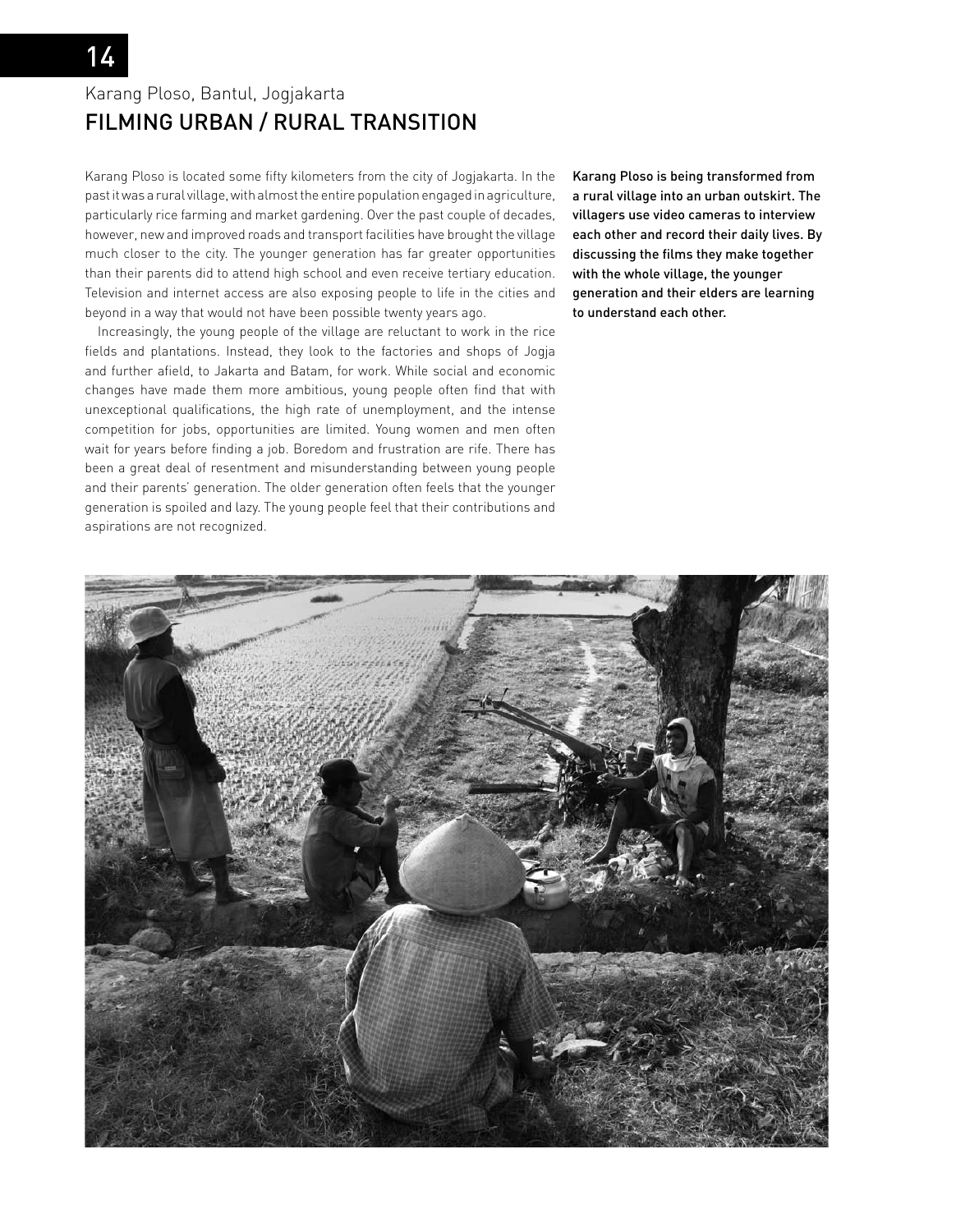In the earthquake on 27 May 2006, Karang Ploso was devastated. Almost every single building was destroyed and twelve people died. In the aftermath, the youth group Taruna Reka played a major role in the reconstruction efforts, guarding and distributing food and emergency supplies, treating the sick and the wounded, and cleaning up and rebuilding the village. However, when the situation began to return to normal, young people again began to feel excluded from the life of the village.

Several months after the earthquake, the youth group made contact with Kampung Halaman, an organization that encourages young people to make films and documentaries about themselves and the communities in which they live. In Karang Ploso, they interviewed each other, recorded the details of their daily lives, and then sat down with the entire community to watch and discuss the videos they had produced.

The documentaries discussed by Zery, Beni, and Pak Kemy include Andai Ku Tahu (If Only I'd Known), Alon-Alon Waton Kelakon (Slowly but Surely), and Who Are We...???. These films can be accessed and downloaded from Kampung Halaman's website: http:// kampunghalaman.org/



Most residents of Karang Ploso earn a living from agriculture; increasingly, young people are looking to the cities yet for more rewarding employment.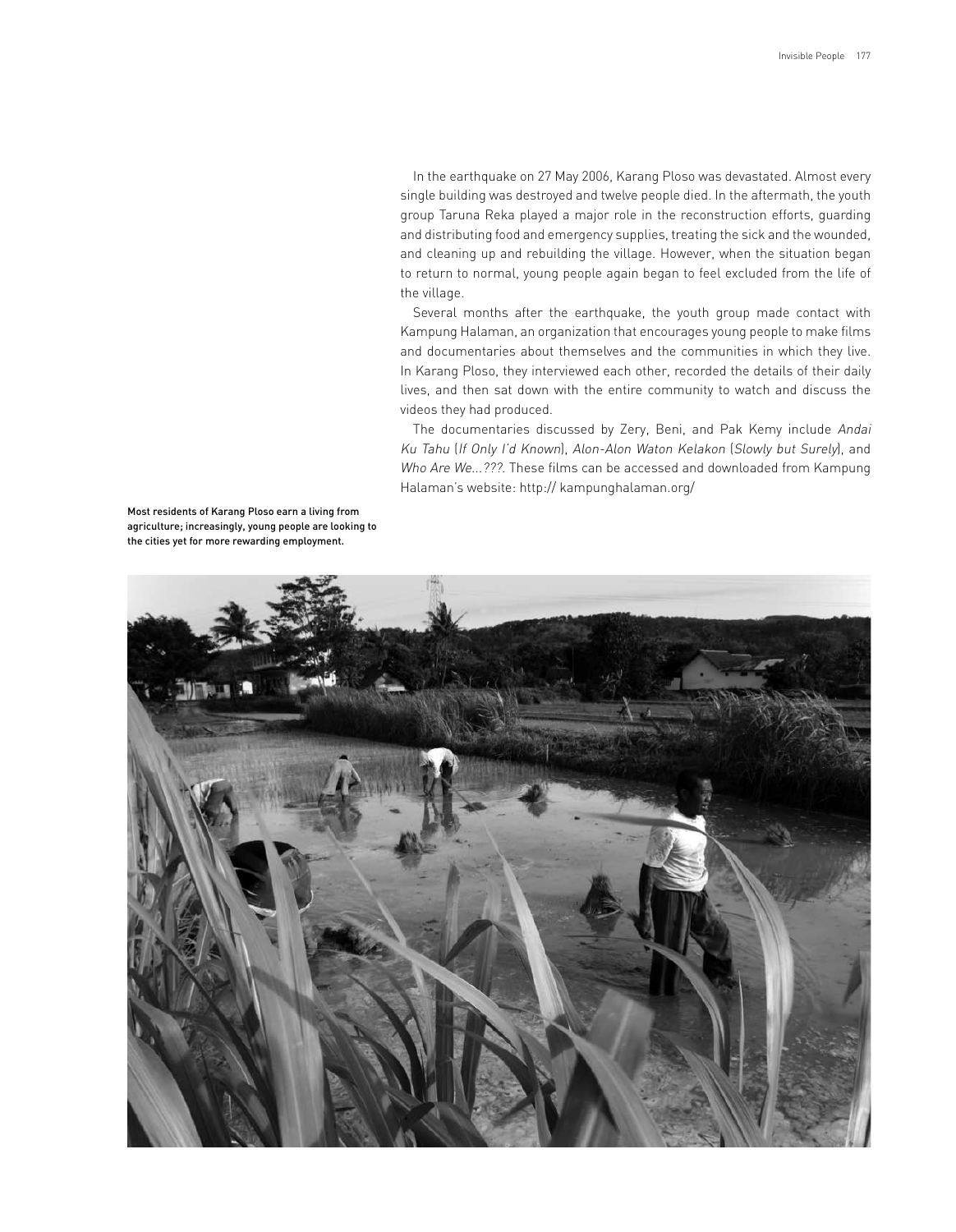### Beni

The earthquake killed twelve people from our village. A lot more people were injured. Some people were permanently paralyzed. Everyone was badly affected. Even now, some people are still traumatized. It destroyed almost every house in Karang Ploso. My family's house was one of only three left standing.

During the reconstruction, my house was the base camp for the Taruna Reka youth organization. It's an organization for the young men and women of the village here. After the earthquake, Taruna Reka guarded the emergency supplies and helped clean up the village. On television, we'd seen reports of Aceh after the tsunami. They said that the survivors were fighting over supplies of food and water. Thieves were stealing the wedding rings from dead bodies. We made sure that nothing like that happened here.

We drew up a roster and set up different teams for various tasks. We went from house to house to check and make a record of who was wounded or killed. We contacted the aid organizations to push them to send water, food, and tents. We went around and handed out food and water packages to people who needed them. The girls set up a tent and treated people with light wounds. They made sure that clothes and other supplies were divided fairly. The young people from Taruna Reka did that all by ourselves. The village head and the village administration hardly did anything. They left it all up to us.

A month after the earthquake, we met to conduct an evaluation. We were upset that our contribution hadn't been recognized. The young people pulled the village back on to its feet. But as soon as the village started to return to normal, everybody forgot about that. The village administration didn't respect the contribution that the young people had made.

There was a lot of boredom and frustration among the young people in the village even before the earthquake. Most kids here go to vocational senior high school. Not many go further. Kids choose vocational schools rather than academic schools because they think it's easier to get a job afterwards. Everyone wants to get a job in town, in Jogja. But it's not easy to find work in Jogja if you don't have experience. Some young guys go to Batam or Jakarta on contracts. If they have technical training, they might get a job in a factory, if they are lucky.

There isn't much work in the village. Some guys set up small businesses, raising chickens or rabbits to sell. Some get work as laborers on building sites or in the rice fields. But that's a last resort. Kids want something better than just to work in the fields. A lot of people spend a long time unemployed while they are waiting to find a job. Sometimes it causes tensions with the older generation. Sometimes parents get upset that the young people don't help them in the rice fields. Our parents and grandparents can't understand that we want to achieve different things. We want to take advantage of new opportunities.

At the meeting after the earthquake, we talked about how well we'd worked together during the emergency period. Taruna Reka had been really active. We didn't want to just go back to the way we were before. One guy said that he had some friends who would teach us how to use video cameras. We thought it would be fun. That was how Kampung Halaman first came to the village.

One of the first films we made was called Who Are We...???. It was about Taruna Reka's history and activities. The film crew interviewed other young people and got them to talk about what they had done after the earthquake. We found out that there has always been a youth group called Taruna Reka in the village. It's been running since the early 1960s at least. We talked to some of the older people who were involved in it when they were young. In the 1960s, times were

"There was a lot of boredom and frustration among the young people in the village even before the earthquake. Everyone wants to get a job in town, in Jogja."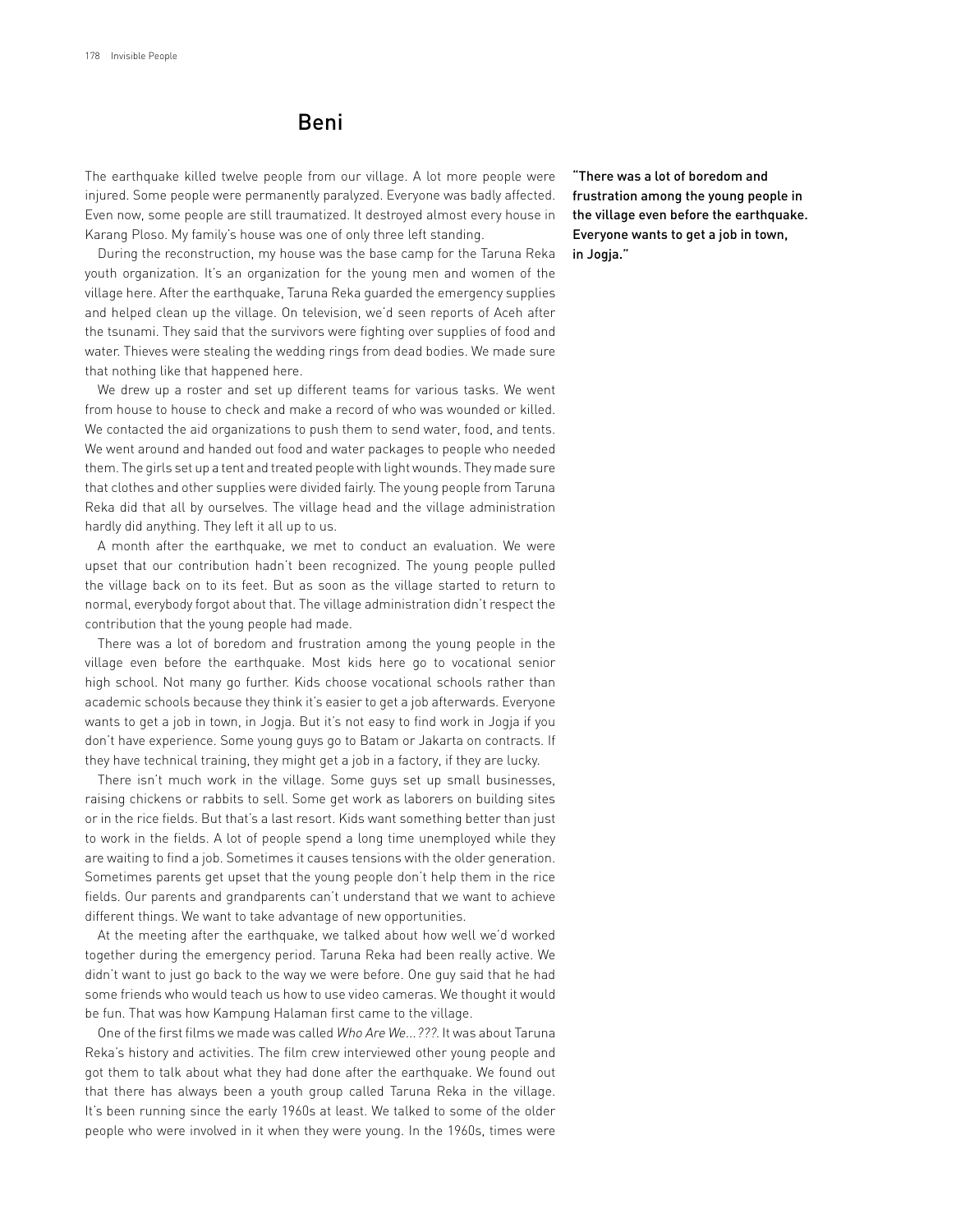tough. There wasn't much food. Most people were poor. Back then, the village was still isolated. It took a whole day to get to town. Everybody here worked in the rice fields. Some people went to high school, but not nearly as many as now. When we heard the stories of what it was like then, it made us realize how hard life used to be.

A couple of hundred people came to watch the film when we screened it. In the film, one of the old men said that young women were spoiled and delicate these days. He said they were scared of hard work and didn't want to get their hands dirty. Some of the girls in the audience got angry about that. One girl said that girls worked just as hard as the boys, but no one noticed. She was upset that the film crew hadn't interviewed any girls when they made the documentary. Mbak Dian, from Kampung Halaman, suggested that the girls form their own film crew and make their own video. They liked that idea and later on they made a video.

After the film, Taruna Reka began to work more closely with the LPMD [Village Community Development Organization]. One idea that came up was to build a sanggar, or clubhouse. The sanggar was meant to be a place where Taruna Reka could meet to study and work on video projects, but it could also be used for other activities involving the entire community.

A lot of people helped in the building of the sanggar. We used salvaged tin and bricks from houses that had been destroyed by the earthquake as building materials. The village administration let us use a piece of government-owned land. The guys from Taruna Reka provided their labor for free. We were helped by some of the older tradespeople. They provided their labor for free, too. The girls and the housewives prepared food and drink for the workers. The girls also created a garden in front of the sanggar. It was their idea. They said they wanted to do something more than just cook and prepare food for the men. There were a lot of meetings and a lot of talking. People argued backwards and forwards for ages, and sometimes it felt like nothing was getting done. But it was worth it in the end. The sanggar belongs to the whole village.

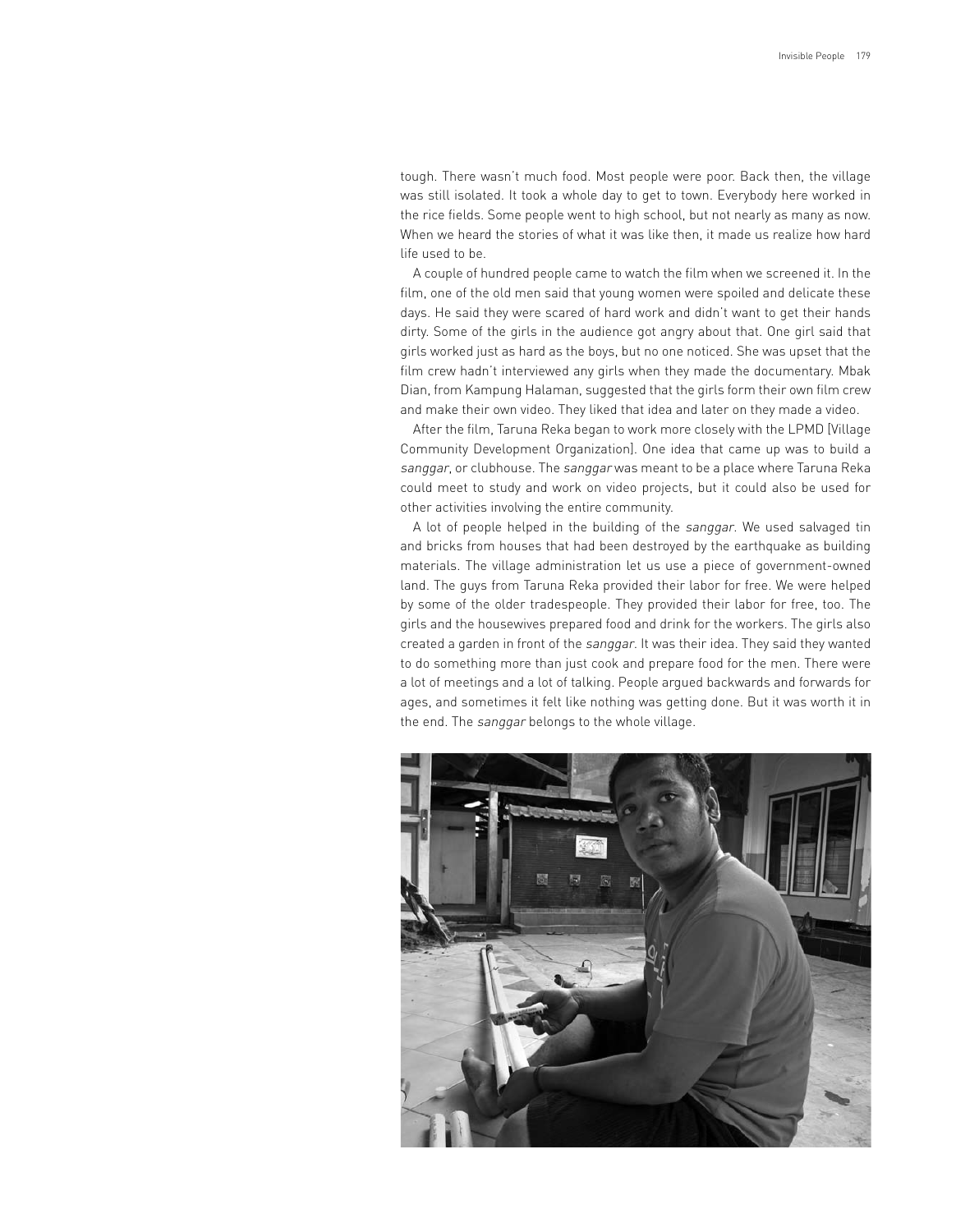### Zery

We'd never used video cameras before. We didn't think making a film was something you could do yourself. We thought films were something you sat down and watched. The people on the screen were never like they are in real life. They were always rich and beautiful. They were foreigners with blond hair and white teeth. We enjoyed watching them, but it was just a fantasy world. It was just entertainment.

When Kampung Halaman came to Karang Ploso, we'd already worked hard to rebuild the village. People were starting to live their lives again. A lot of people had already gone a long way toward rebuilding their homes. People who were hurt in the earthquake had gotten out of the hospital. We received some aid and assistance from the government for reconstruction, but people were still traumatized. Some people couldn't even face going out of the house.

Nobody understood what Kampung Halaman was about when they first came. We thought maybe they were psychologists. We thought they had come to treat people who had been traumatized by the earthquake. When they showed us their cameras and asked if we wanted to play with them, we thought it was weird. Of course it was fun to play with fancy equipment, so we were glad they had come. But some people wondered why they didn't send engineers or doctors instead of people with cameras.

They just showed us how to turn the cameras on and off and how to load the cassettes. They gave us some hints about how to hold the cameras steady. But they didn't tell us what to shoot. They just gave us the cameras and told us to do whatever we wanted with them. They just said to shoot whatever we thought was interesting. It was good fun. We just clowned around and took pictures of each other. We went around the village to the places where we always went.

When we finished, we took the cameras back and went through the footage we'd shot. It was really funny seeing our faces on the screen and hearing ourselves talk. If you aren't used to it, your voice sounds funny when you hear it for the first time on a video. Everybody was laughing at themselves and each other. Mbak Dian from Kampung Halaman got us to talk about the things we'd shot, like the place down near the river where we used to hang out and play. It was all just normal stuff. We'd never really thought about it before, or talked about it.

As we talked, we came up with some ideas for making a better film, one with more of a story. We'd shot a lot of pictures of the houses that were being rebuilt. Sometimes, we'd talked to the people who were building them. Most of the time they were happy to talk to us and tell us what they were doing. But at the same time, we knew that there were problems with the reconstruction. Some people felt that others were getting more assistance than they were. It was creating difficulties and tensions. So we decided to make a film about the reconstruction.

Mbak Dian helped us to go through the footage we'd made and arrange it so that it told a story. We called it Alon-Alon Waton Kelakon (Slowly but Surely). It consisted mostly of people being interviewed about rebuilding their houses or shots of them working on them. Sometimes people assumed that other people were receiving assistance when they weren't. When we actually spoke to them, we learned that they were using mostly scavenged or recycled materials. Some people had sold land or jewelry to rebuild their houses. Others were being helped by families.

When we invited everyone in the village to sit down together, people began to realize that everyone was affected by the earthquake in the same way. There wasn't as much favoritism as we had thought. People really enjoyed seeing themselves on the screen. It was a good experience for everyone. At the screening,

"It's often easier to talk about difficult things to a camera than it is to tell someone straight to their face. We've made more than seventeen films now, and a lot of them have been about things that are quite difficult to talk about in day-today life."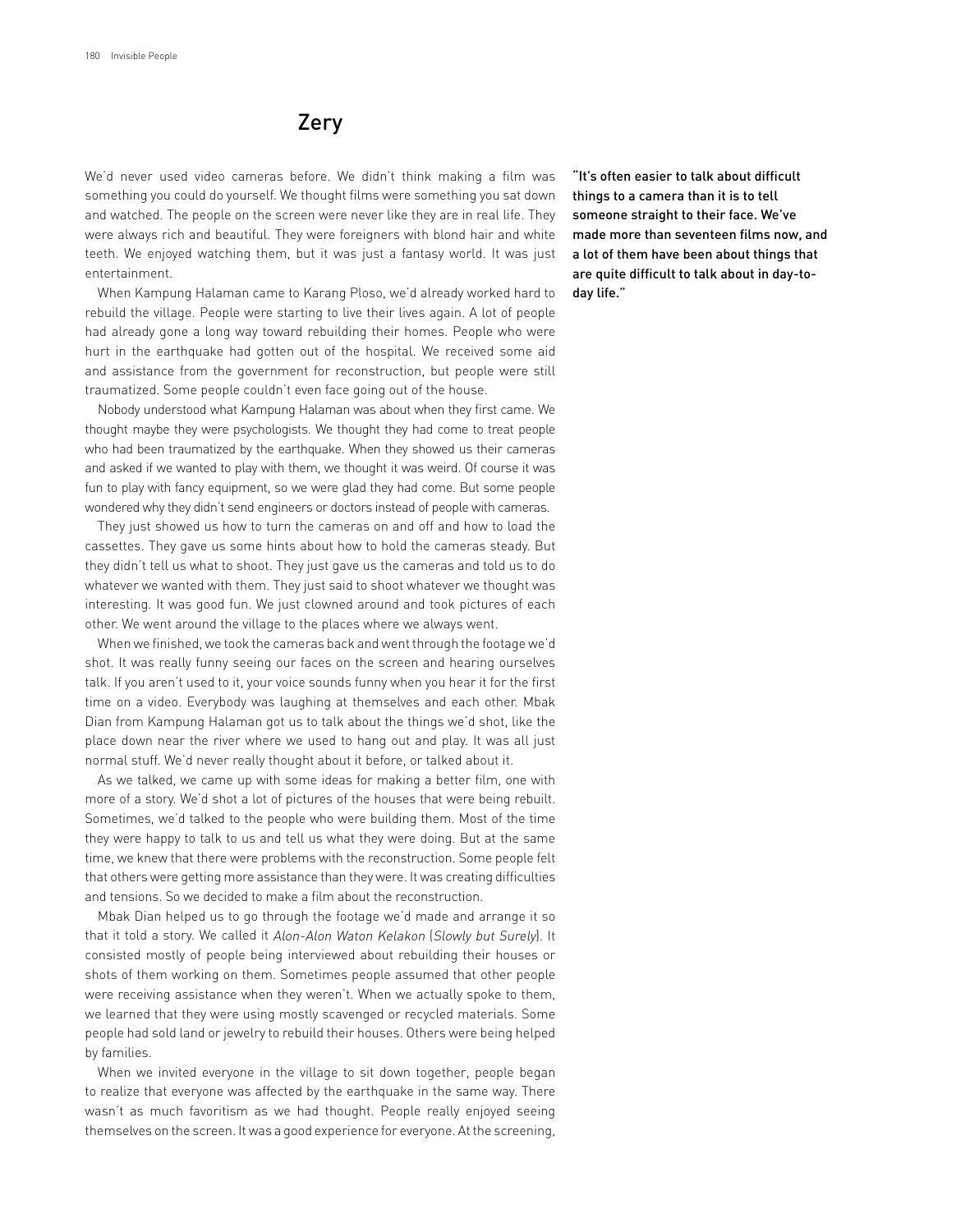

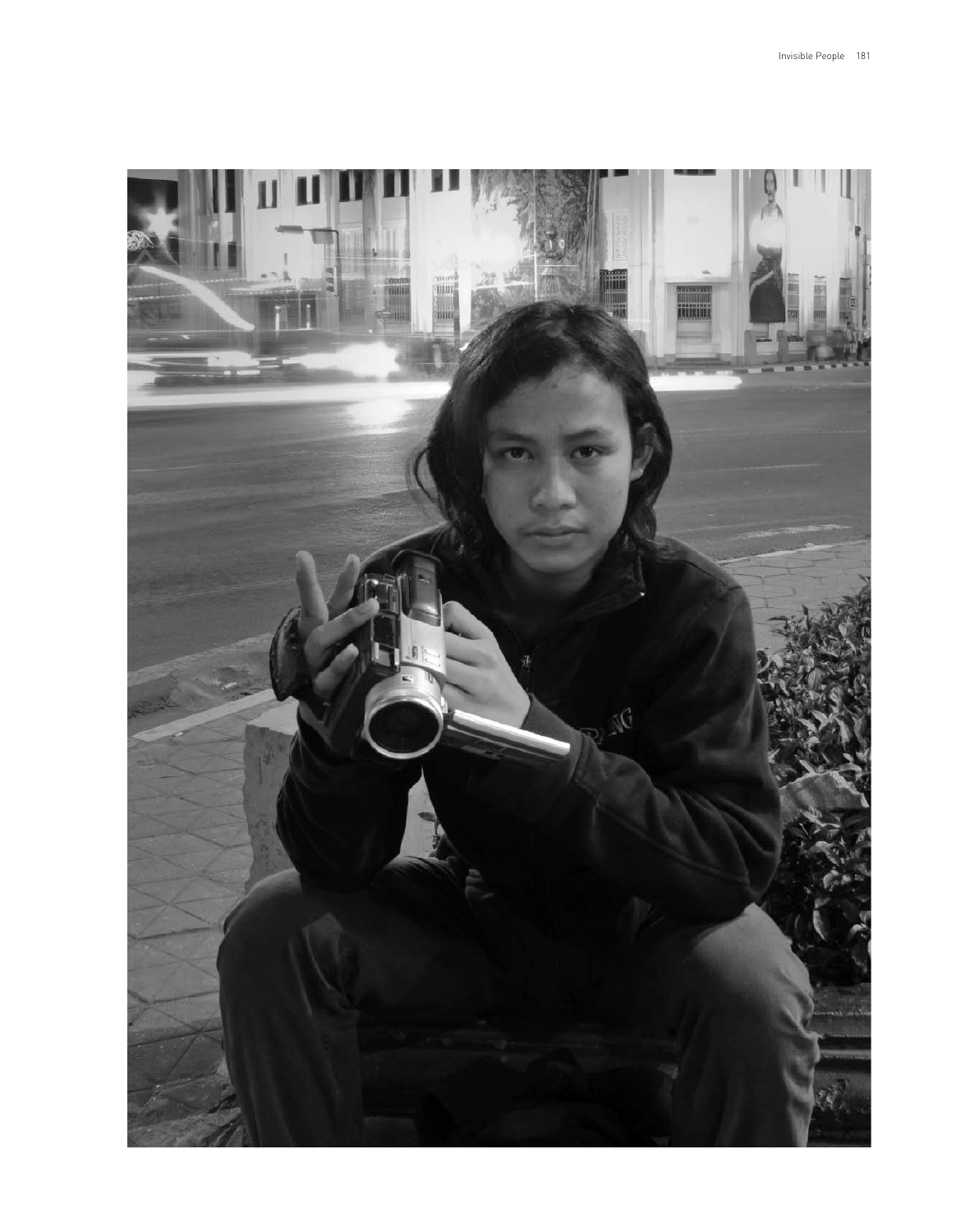the Kampung Halaman people introduced themselves to everyone in the village. They explained what we were doing. They asked permission to go on working with us to teach us how to use cameras and make films. Now that everyone had seen the first film, they had a better idea of what it was about. Kampung Halaman offered to provide a facilitator to live in the village for a year and to coordinate the filmmaking process.

It's strange but it's true: it's often easier to talk about difficult things to a camera than it is to tell someone straight to their face. And people are more likely to listen to someone in a film than they are to listen to that person in real life. We've made more than seventeen films now, and a lot of them have been about things that are quite difficult to talk about in day-to-day life.

One film we made was about business and work opportunities in the village for young people. Many young people here feel that their only choice is to leave the village and look for work in Jogja or the big cities. A lot of people think there aren't any opportunities here. If kids have finished high school, they don't want to work doing agricultural labor. At the same time, their parents are always talking about how they need help. They always say that it's too expensive to hire laborers, but that their own children won't go out and work in the fields.

So the film crew tried to make a film to look at young people who had actually set up some kind of business venture in the village itself. These businesses often took advantage of the area's assets and advantages in innovative ways. With the good road system, the village is quite close to the city these days. That makes it easy for people to sell produce in town. Some young people have managed to breed livestock that they can sell in town. They've down quite well that way. We interviewed young people who were involved in that kind of business.

We called the film Andai Ku Tahu (If Only I'd Known), because it seemed that even though the village is small, a lot of the time we don't really know what other people are doing or thinking. If we'd known more about the potential business possibilities in the village, we might have made different choices. We might have felt differently about leaving the village to look for work in the cities.

We found that there were a lot of things we didn't know about other people, including our parents and friends. For example, we never knew that one of our friends, Joko, managed to earn quite good money using a tractor to plough rice fields. We'd seen him on the tractor, but we'd never thought about it. It was only when we were going around with the camera that we asked him what he was doing. After we made the video, we showed it to everyone who was interested. On December 13, 2006, we showed it to an audience of around one hundred people at the Masjid Al Himmah in the village. A lot of the older people repeated their comments about the younger generation being too spoiled and lazy to work in the fields. Some of the young people said that we would prefer to stay in the village if we could, if there were opportunities for us here. The older people made some constructive suggestions about raising livestock profitably, particularly after they had seen examples of young people who had already started developing that kind of business.

Before that, the young people in Taruna Reka never had any kind of discussions with the men from the farmers' cooperative. We always felt that they were just looking after their own interests. When we got talking to them, we realized that they were prepared to help. In the weeks after the video was shown, people from the two groups often got together in smaller groups to discuss ideas and business proposals. That was the first time that had happened.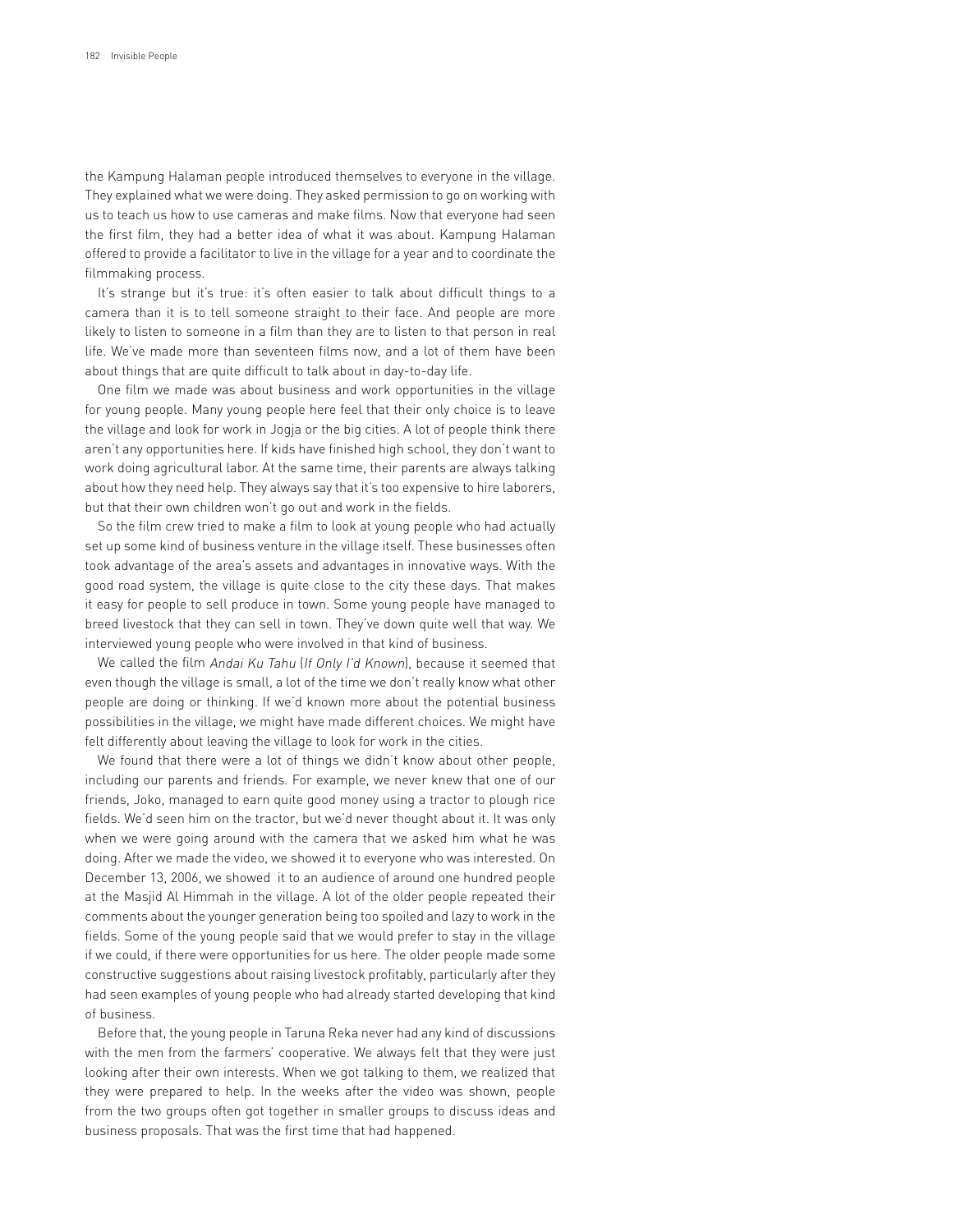Young people from Taruna Reka also got involved in trying to find a solution to the irrigation problem. One of the biggest problems here is that the land is very dry, and the water table has been sinking for decades. The older generation always complains that it's much harder to find water than it used to be. Along with the cost of labor, that's one of their most common complaints. After we watched the film together, Taruna Reka formed a group to learn more about irrigation systems. The kids who had been to college had access to libraries, so we set up a group to research different systems, like windmills. Actually, it wasn't a complete success. In the end, the ideas that we came up with were too expensive to implement. Even so, we learned a lot.

By making films, we've met a lot of people from outside the village whom we wouldn't ordinarily have met. We've shown the films we made at cafés and film festivals. At first we were really surprised that outsiders were interested to watch the films we made. It seemed to us that what we were talking about wouldn't make any sense to anyone else. We didn't think the quality of our films was that good. But people were interested in what we did.

The biggest benefit is that people are better able to discuss problems that affect everyone. It doesn't mean that everything always goes smoothly, but there has been a big improvement. Since we started making the films together, we've been able to sit down and talk with our parents much more easily.



Zery is one of the most enthusiastic filmmakers from the Taruna Reka group.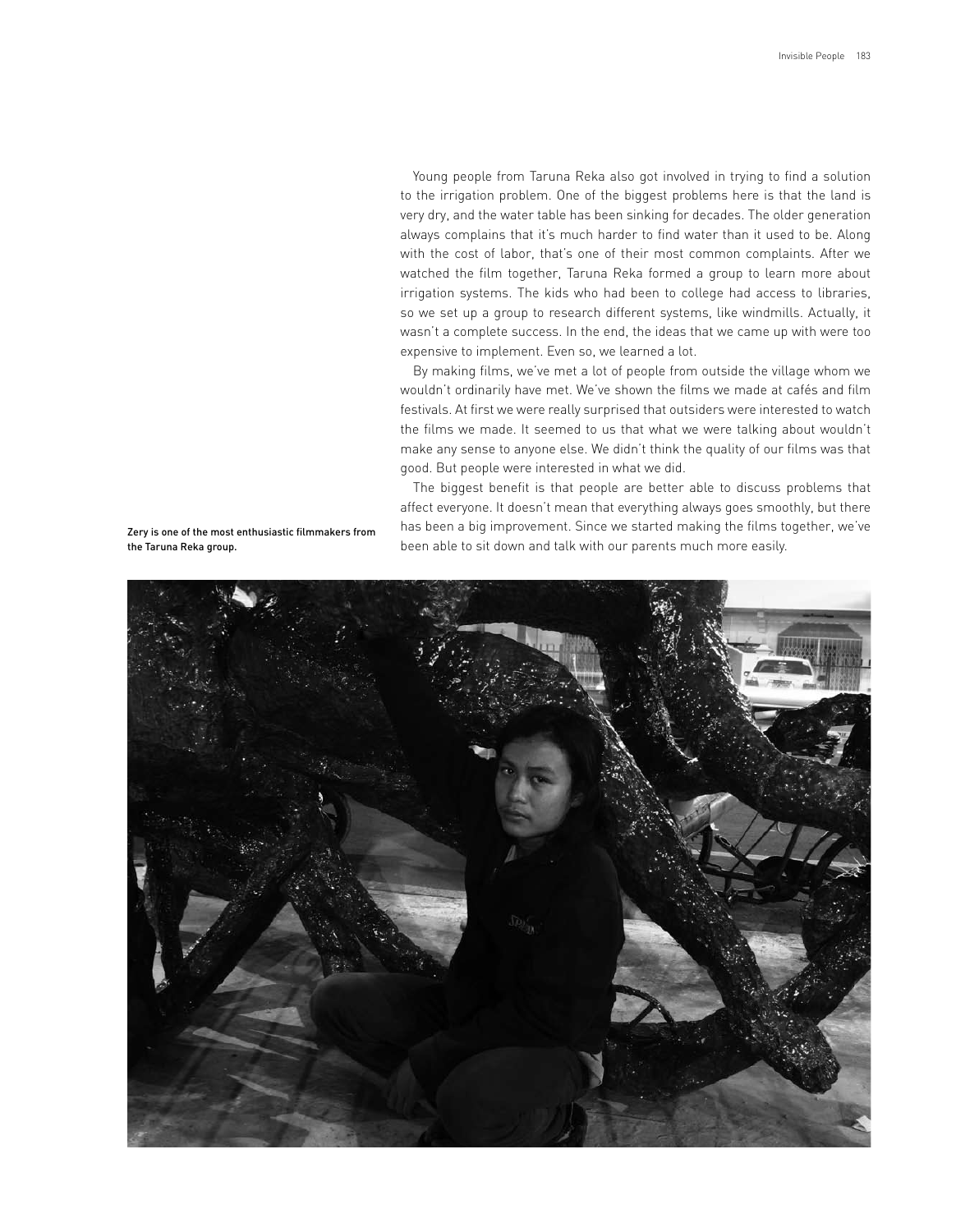### Pak Kemy

Kids these days don't want to work in the rice fields. They think it's easier to make money working at a job in town. They are ashamed to get dirty and work hard the way we did when we were young. I told them that on the film. They asked me my opinion, so I told them. I told them that I'll never sell my rice fields. I inherited this land from my father, and he inherited it from his father. It's my duty to leave it to my children. I can't sell it.

The land around here used to be all rice fields. It used to be much easier to pull water up from the wells. The water table has been sinking over the past twenty years. Some people have rented out their land for sand-mining, for construction work. The trouble is that after it's been used to mine sand, the land is no good for farming. It destroys the land.

After the young guys made the film, they formed a group to find a solution to the irrigation problems. Some of the lads from Taruna Reka came with us to meet some of the officials from the Department of Agriculture to look into various solutions. We talked about some sort of hydro-powered system and a windmill. It was all too expensive.

It's still difficult to get enough water for the fields. In the end, the village organization bought diesel-powered pumps. That helps, but the fuel is very expensive. Fuel prices have gone down, but they could go back up again. Some of the ideas that the lads came up with were actually very good. A windmill would have cost a lot to build, but once it was built, we wouldn't have to spend money on fuel. But the village administration said there were only funds available for the diesel-fueled pumps.

Some things did change a bit after the kids made the film. Some of the kids became more interested in setting up businesses in the village. But that doesn't really solve all the problems we have. We still need the kids to help us in the fields. The younger generation still doesn't want to get out into the rice fields and work hard the way we do.



"Some things did change a bit after the kids made the film. Some of the kids became more interested in setting up businesses in the village. But that doesn't really solve all the problems we have. We still need the kids to help us in the fields."

Youths from Taruna Reka holding a video camera and chatting with Pak Kemy.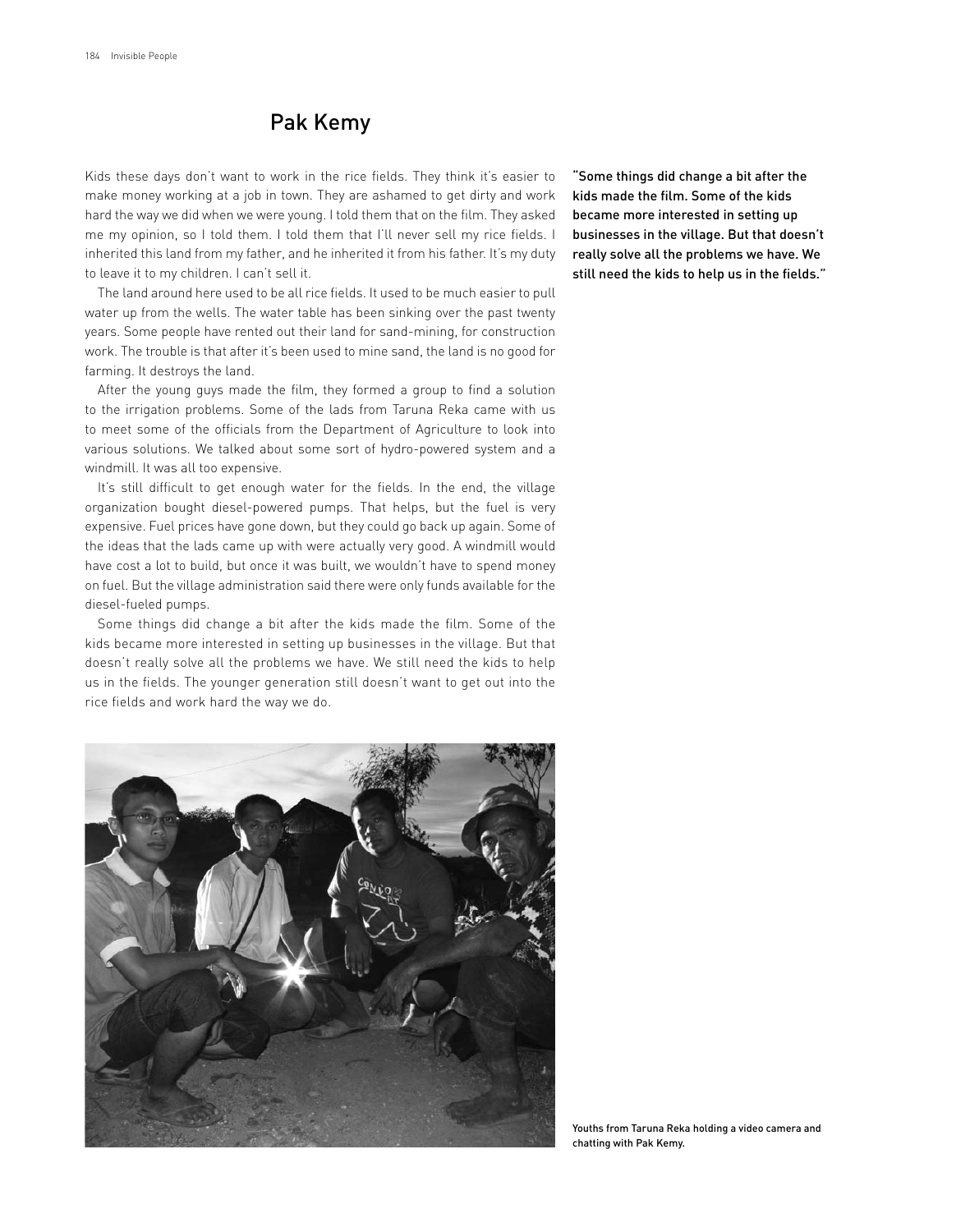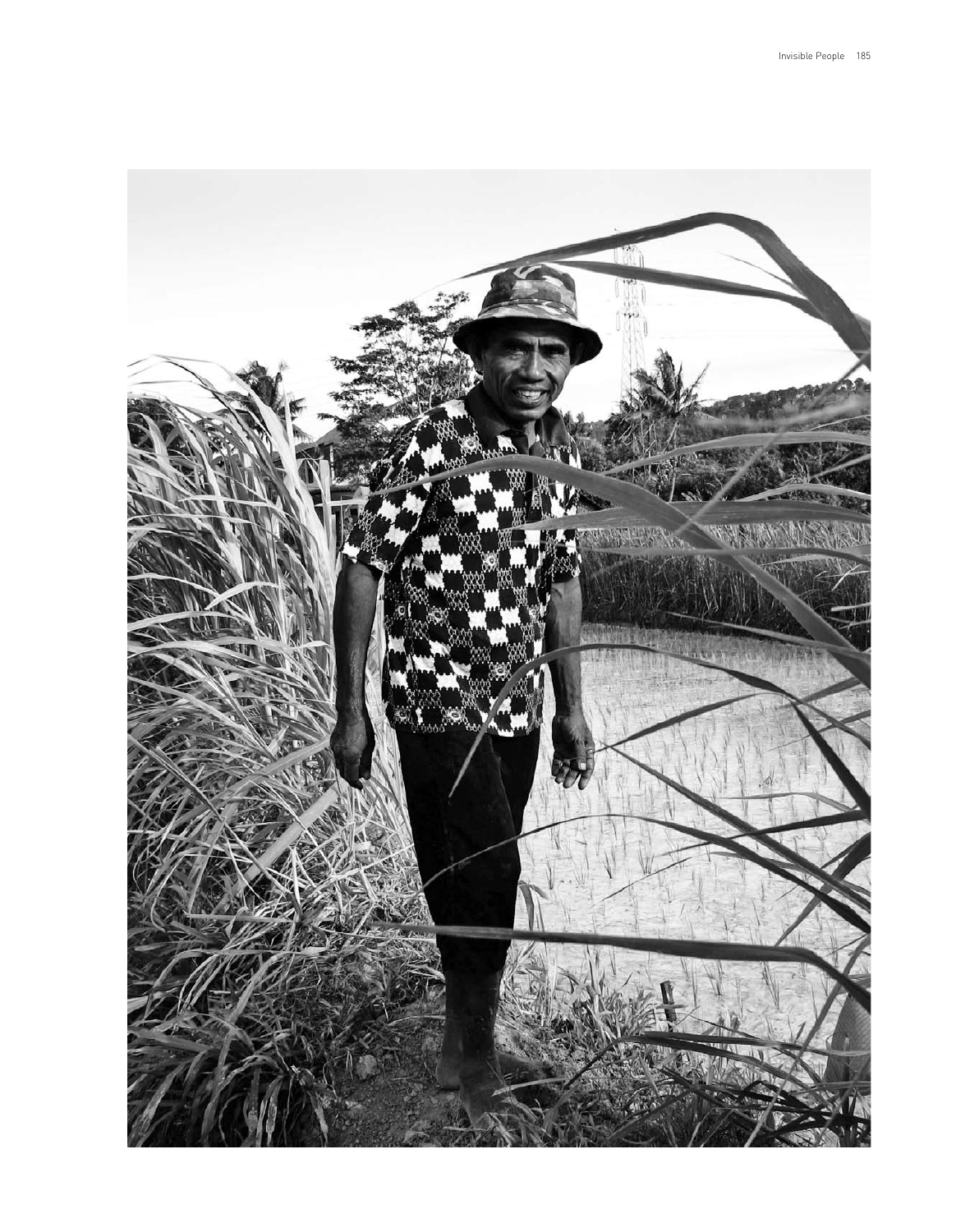### ACKNOWLEDGMENTS AND CREDITS

This book was sponsored by the PNPM Mandiri program. The goal of PNPM Mandiri, Indonesia's National Program for Community Empowerment, is to reduce poverty. PNPM Mandiri was established by the Indonesian government in 2007 to act as an umbrella for a number of pre-existing communitydriven development programs, including the Urban Poverty Program and the Kecamatan Development Program, as well as a number of other community-based programs that were managed by nineteen technical ministries. By 2009, PNPM Mandiri was operating in every subdistrict in Indonesia.

 PNPM Mandiri is committed to increasing the participation of all community members in the development process, including the poor, women's groups, indigenous communities, and other groups that have not been fully involved in the development process. Invisible People is one way that PNPM Mandiri can reflect on ways to better include marginalized and excluded groups in development.

Bilateral and multilateral assistance for the PNPM Mandiri program has been forthcoming from a number of donor agencies. The PNPM Support Facility (PSF) was established by the Indonesian government as a means of facilitating the contributions of international donors that support PNPM Mandiri. Contributors to the PSF currently include Australia, Denmark, the European Community, Netherlands, and the United Kingdom. PSF provided financial and other support for the publication of Invisible People, in order to raise awareness of the special needs and aspirations of marginalized and excluded groups.

We would like to thank the people who sat down to tell their stories and put their lives on public display for the publication of this book. Across the country, the people who were approached were amazingly open about the most personal details of their lives, their problems, their hopes, and their aspirations.

When they collected these stories, Irfan Kortschak and Poriaman Sitanggang explained the purpose of the project and sought the consent of all subjects. The subjects told their stories, often over several days and during several meetings, after which Irfan attempted to recreate their words in a firstperson account that conveyed the individual's ideas, feelings, and voice. In a few cases, subjects wrote their own stories in their own words, which were then edited with the subject and translated. When possible, Irfan provided a written account to the subject so that he or she could check and reconfirm that the account was an accurate representation. Otherwise, he discussed it with them. Subjects were reminded that their accounts would be published and asked to be certain that they had no objection to this. Irfan apologizes if despite this process, inaccuracies or misrepresentations have slipped into the text.

A vast array of people helped facilitate interviews and

meetings and provided all sorts of other assistance. A partial list of these people includes Marjorie, Mateo, Marwan and all the staff of Handicap International in Banda Aceh and Takengon; Ricco Sinaga from the Puskesmas (Community Health Center) in Cikini, Jakarta; Imam B. Prasodjo and the staff of Yayasan Nurani Dunia; the members of the band Cispleng and the young guys and women who hang out in Proklamasi; Kamala Chandrakirana, sociologist, author and former Chairwoman of Komnas Perempuan (the National Commission on Violence against Women); Kodar Wusana and Nani Zulminarni of PEKKA (the Women Headed Household Empowerment Program) in Jakarta and the PEKKA field facilitator in Lingsar, West Lombok, Sitti Zamraini Alauthi; Fenny Purnawan, writer, editor and mother of Gana, Smita, Anggita and Oorvi. Agas Bene of the Dinas Kesehatan (Health Agency) in Belu, West Timor; Maria K'lau, an outstandingly dedicated midwife in Belu; Antonia Godelpia Lau, the manager of the Panti Rawat Gizi and all the doctors, midwives, staff and workers at the Puskesmas in Belu; Anne Vincent, Fajar, and Anton Susanto of UNICEF in Jakarta; Nelden Djakababa and Vitria Lazzarini, psychologists from Yayasan Pulih; Piet Pattiwaelapia of the Maluku Refugees' Coalition (Koalisi Pengungsi Maluku); Nelke Huliselan, a community worker in Ambon; Enrina Diah, a plastic surgeon; Julia Suryakusuma; Richard Oh, novelist and crewcut; Rebekka Harsono, an activist from LADI (the Indonesian Anti-Discrimination League); Pephy Nengsi Golo Yosep and Adi Yosep, activists for the rights of people affected by leprosy in Jongaya, Makassar; Kerstin Beise of Netherlands Leprosy Relief (NLR); Dede Oetomo and friends from GAYa Nusantara (a gay and transgendered rights organization in Surabaya); Irma Soebechi and friends from Perwakos (transgendered rights organization); Nig and friends from US Community (a gay and lesbian rights organization in Surabaya); Ayi Na, previously at UNICEF in Mangkowari, Papua; the indefatigable Sister Zita Kuswati at Yayasan Saint Augustina in Sorong, Papua; Connie de Vos, a linguist and specialist in sign languages; Thomas J. Conners, a linguist at Max-Planck-Gesellschaft; Josh Estey, photographer and crewcut; Dian Estey, journalist; Maya Satrini, community worker and friend of the sex workers in Singkawang; Rina, Dewi, Adhe and Yuyun and other sex workers in Jakarta; psychologist Jeanette Murad of the University of Indonesia; Alexander Sriewijono, consultant; Mustamin, of the Bajau community in Mola Selatan, Wakatobi; the Forkani environmental protection group on Palau Dupa; Veda and Rili Djohani of The Nature Conservancy; Ani Himawati in Jogja; Ayu Sastrosusilo; all of the people from Humana, an organization advocating for the rights of street children in Jogja; Muhammad Zamzam Fauzanafi, visual anthropologist; Mbak Diah, an activist filmmaker, and all the other people at Kampung Halaman in Jogja.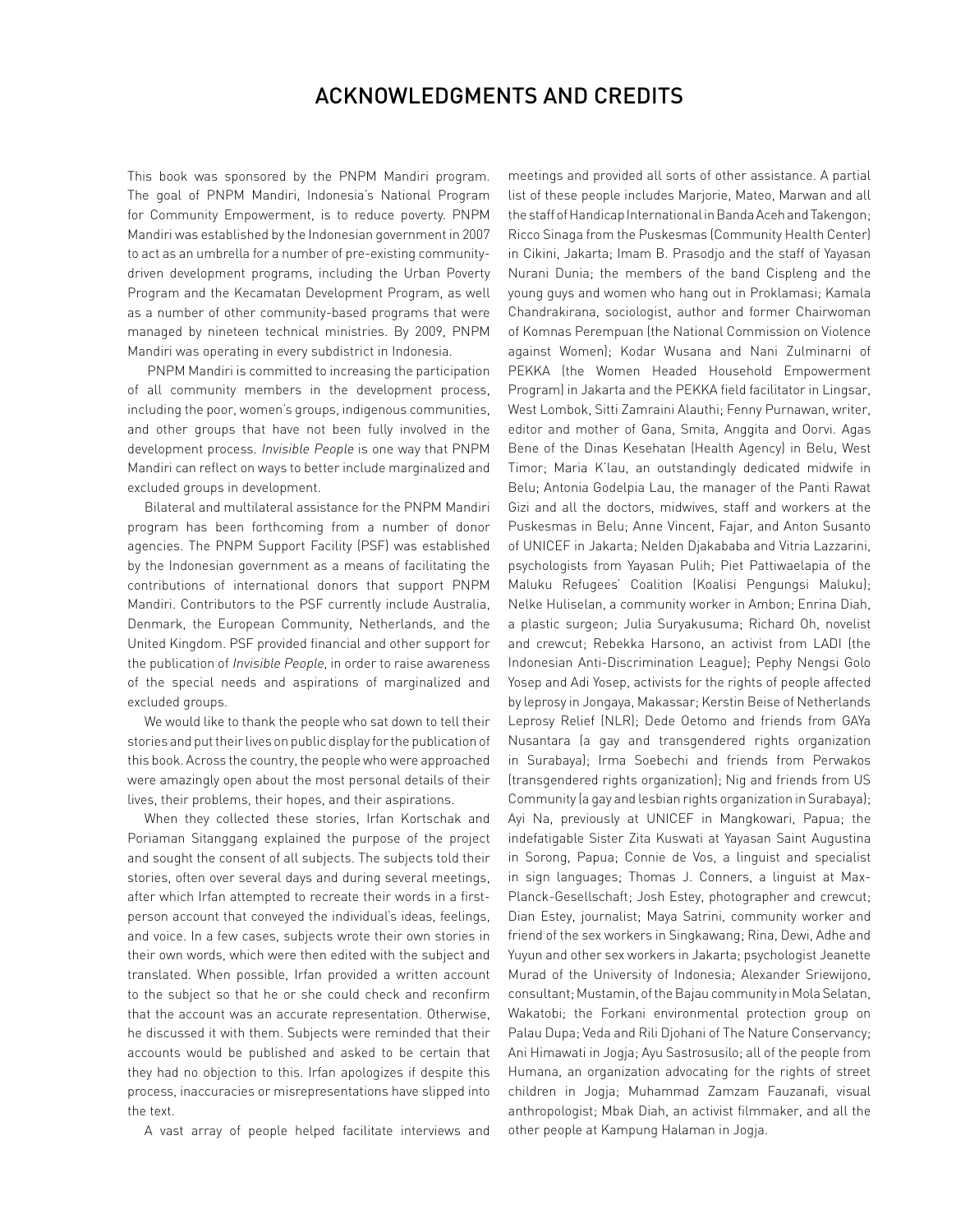The project would not have been possible without the support of Sujana Royat, the far-sighted Deputy Minister for Poverty Alleviation in the Department of Social Welfare. In addition to being a driving force behind the Indonesian government's involvement in the PNPM Mandiri program, he has worked tirelessly to raise the profile of Indonesia's invisible people and to include them in the development process though his active support of PEKKA and a number of the people, groups, communities, and programs described in this book.

Nor would the publication of Invisible People have been possible without the patience, tenacity, and kindness of Threesia Siregar, of the World Bank's PNPM Support Facility. The support of Victor Bottini, Ela Hasanah, Sentot Surya Satria, Inge Tan, Lisa Warouw, Rumiati Aritonang, Nency Armando Syariff, Juliana Wilson and all other staff at the PNPM Support Facility. In addition to providing his introduction, Scott Guggenheim, of AUSAID, kept the project alive with his wisdom, and sense of humor, editing the English language text, and making sensible suggestions throughout the project. Erick Sulistio used his extraordinary talents as a designer to transform the words and images in this book into a visually impressive final product. Sila Wikaningtyas worked long and hard to produce profound and sensitive Indonesian translations of the text, which was originally written in English, as well as a number of personal accounts written by the subjects. Jamie James played a valuable role tweaking, proofing, and editing the final English-language text, while Dorothea Rosa Herliany performed a similar role with the Indonesian-language text. John McGlynn, of the Lontar Foundation, provided excellent advice regarding the publication and distribution of the book.

Poriaman Sitanggang has worked as a freelance photographer since 1985. He has held a number of photo exhibits, including Indonesia - Famous People (1993), Batak Faces (1994), Dani: The Forgotten People (1997), Manila: The City of Contrasts (1999), The Song of Arini: The Eastern Indonesia People (2001), and Burning Borneo (1998-1999). His work has appeared in a number of magazines and books, including Kain untuk Suami (A Cloth for My Husband) (2004), and Picturing Indonesia, Village Views of Development (2005).

All the photographs in this book were taken by Poriaman, with the exception of those taken by Irfan on the following pages: female students (p. 37); Ai Anti Srimayanti (p. 43); Heri Ridwani (p. 45, p. 47); Pak Inceu (p. 51); Laminah (p. 70); women's literacy group (p. 72, p. 74); Musinah (p. 73); Kolok Getar (p. 81); Kolok Subentar (p. 83); Erni Bajo (p. 113); Mading (p. 129); harm reduction meeting (p. 131); Benk Benk (p. 133); Apay and Harry (p. 134); Megi Budi (p. 137, p. 139); Rifky (p. 138); and Reza (p. 148, p. 149).

Irfan Kortschak studied Indonesian Area Studies at the University of Melbourne, and International and Community Development at Deakin University in Australia. He is a writer, translator, photographer, and long-term resident of Jakarta. His previous publications include Nineteen: The Lives of Jakarta Street Vendors (2008) and In a Jakarta Prison: Life Stories of Women Inmates (2000). He is currently engaged in writing assignments and consultancy work for NGO's and development agencies in Indonesia.